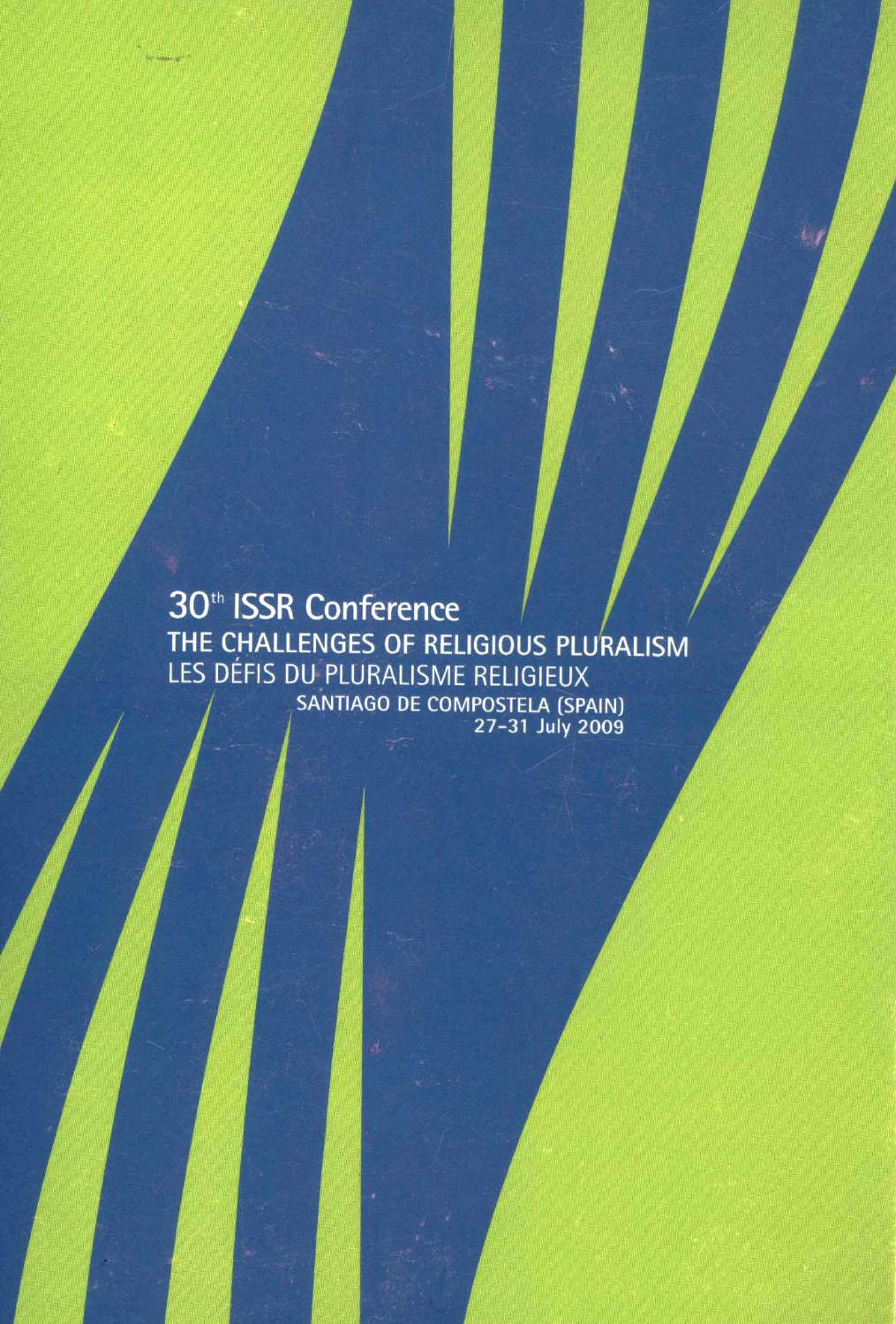### **STS 50**

### **RELIGIOUS MINORITIES IN SPAIN** // *RELIGIONS MINORITAIRES EN ESPAGNE*

#### **FRANCISCO DIEZ DE VELASCO**

Universidad de La Laguna. Campus de Guajara, La Laguna, Ìles Canaries, Espagne **fradive@ull.es**

**A study case, from a minority approach, of the religious diversity in the Basque Country //** *Une étude de cas, basée sur la perspective analytique des minorités, sur la diversité religieuse au Pays Basque*

**URRUTIA, Gorka** and **Eduardo J. RUIZ VIEITEZ (**Pedro Arrupe Human Rights Institute - University of Deusto)

## **[gurrutia@idh.deusto.es](../../Local%20Settings/Temporary%20Internet%20Files/Content.IE5/WJ1ONPFU/gurrutia@idh.deusto.es)**

In the last decades, the Basque society has transformed rapidly from a deep and almost unique catholic society to a secularised one. Nowadays, the intense migratory flows to which is being exposed has contributed to an increase of different religious expressions. These elements have made the Basque society become a more diverse and complex one. The paper is the result of a pluridisciplinar on-going research project on religious diversity in the Basque Autonomous Community, and the presentation will make a general description of it (communities, relevant issues in the public space, political and cultural aspects, incompatibilities, etc.). It will expose the existing diversity and the social and political-institutional structures from a propositive approach and an inclusive perspective.

*Dans les dernières décennies, la société du Pays Basque a subi une rapidetransformation, partant d'une société quasi uniquement catholique et aboutissant à un esociété sécularisée. De nos jours, les intenses marées de migration auxquelles elle a été exposée ont contribué à l'accroissement de différentes expressions religieuses. Ce éléments ont fait que la société basque soit devenue plus diverse et complexe. Cet article est le résultat d´un projet de recherche pluridisciplinaire en cours sur la diversité religieuse dans la Communauté Autonome du Pays Basque. La présentation propose une description générale des divers éléments (communautés, sujets relevants dans le domaine publique, aspects politiques et culturels, incompatibilités). On exposera la diversité existante et les structures sociales et politico-institutionnelles en utilisant une approche propositive et uneperspective inclusive.*

**Afro-Dominican Religious Practices in Spain /** *Pratiques religieuses afro-dominicaines en Espagne* **SÁNCHEZ-CARRETERO, Cristina**, (Spanish National Research Council - CSIC)

**[cristina.sanchez-carretero@iegps.csic.es](mailto:cristina.sanchez-carretero@iegps.csic.es)**

The intersection between migration and religion has been for decades a fruitful area of study (see the studies of Goris, Levitt, Mahler & Hansing, Steven-Arroyo & Cadena Hagan & Ebaugh). This presentation will explore the revitalization of Afro-Dominican centers in Madrid, drawing on ethnographic fieldwork among Dominican women in Madrid and the southwestern Dominican Republic. While most Afro-Caribbean religious practices have been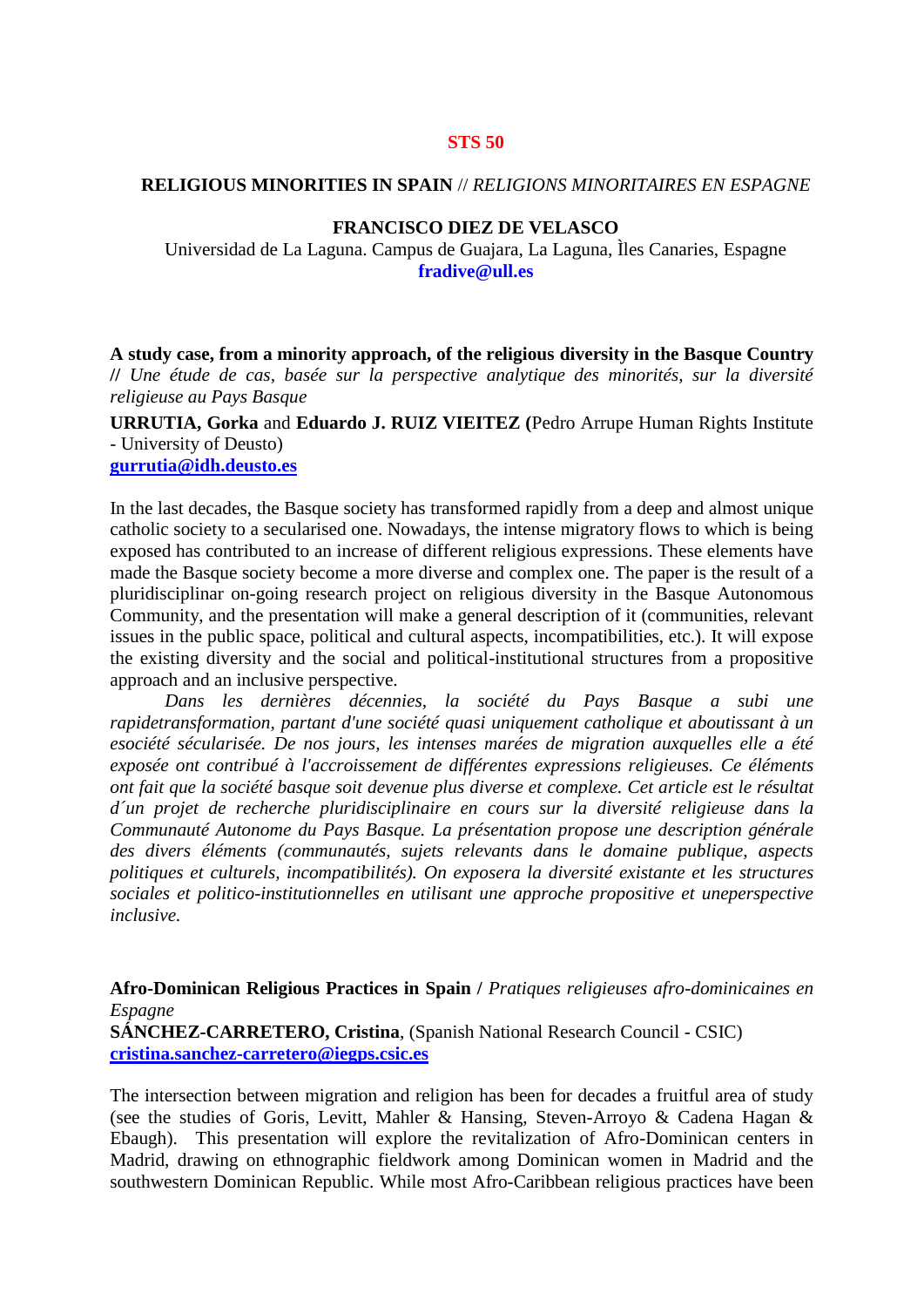the focus of scholarly studies for a long time, the Dominican Republic has received considerably less attention and the number of monographs dedicated to the topic is disproportionate compared to Santería, Palo Monte, Haitian Vodou, Brazilian Camdomble or Umbanda. In particular, this presentation will explore the symbolic commodities delivered at these centers both to Dominican and Spanish practitioners.

*Bien que les pratiques religieuses afro-caribéennes aient été depuis longtemps l'objet de l'intérêt de nombreuses recherches, la République Dominicaine a été bien moins étudiée.La présentation explore la revitalisation des centre afro-dominicains à Madrid sur la base d'une recherche ethnographique visant l'étude de femmes dominicaines à Madrid et de travail sur le terrain dans la zone sud-ouest de la République Dominicaine. En particulier dans la présentation seront révisées les marchandises et objets symboliques offerts dans ces centres aux pratiquants dominicains et espagnols.*

**Chamanismo amazónico religioso en España /** Religious Amazonian Shamanism in Spain **/**  *Chamanisme religieux amazonien en Espagne*

**LÓPEZ-PAVILLARD, Santiago (**Departamento de Antropología Social, Universidad Complutense de Madrid)

**[jacobo@mercurialis.com](../../Local%20Settings/Temporary%20Internet%20Files/Content.IE5/WJ1ONPFU/jacobo@mercurialis.com)**

A principios de los años 1990 se establecen en España dos nuevas iglesias originarias de Brasil, que tienen en común el uso como sacramento de una bebida empleada tradicionalmente por los indígenas de la cuenca amazónica en prácticas chamánicas, llamada ayahuasca. En la actualidad estas dos iglesias, Santo Daime y União do Vegetal, están reconocidas por el Ministerio de Justicia como entidades religiosas minoritarias. La comunicación que se propone tiene dos apartados:

1. Basándose en el trabajo de campo desarrollado principalmente desde 2006 hasta el presente, se describe qué es la ayahuasca y cómo se implantan las dos iglesias ayahuasqueras en España, cómo están organizadas, cuáles son sus doctrinas y sus ritos.

2. A partir de la etnografía resultante del trabajo de campo, el autor trata de extraer algunas conclusiones acerca de:

-La importancia del estudio de contextos rituales donde se usan sustancias psicoactivas.

-La importancia del estudio del chamanismo como gestor de estados modificados de consciencia.

-La importancia de los estados modificados de consciencia en la cultura humana, y la importancia de su estudio para una mejor comprensión del complejo mundo de la espiritualidad actual.

*In the early 1990s two new churches from Brazil were established in Spain. They have in common the use as a sacrament of a brew called 'ayahuasca', traditionally employed by the native people of the Amazonian basin in their shamanistic practices. The paper proposed has two sections:*

*1. Based on the field work started on 2006, it describes what ayahuasca is, and the characteristics of the two churches devoted to ayahuasca in Spain (Santo Daime and União do Vegetal)* 

*2. From an anthropological point of view, the author draws some conclusions about the importance of studying psychoactive substances as ayahuasca.*

*Dès le début des années 1990, deux nouvelles églises d'origine brésilienne ont été établies en Espagne. Elles ont en commun l'usage comme sacrement d'un breuvage nommé 'ayahuasca' traditionnellement employé par les indigènes du bassin amazonien lors de leur pratiques*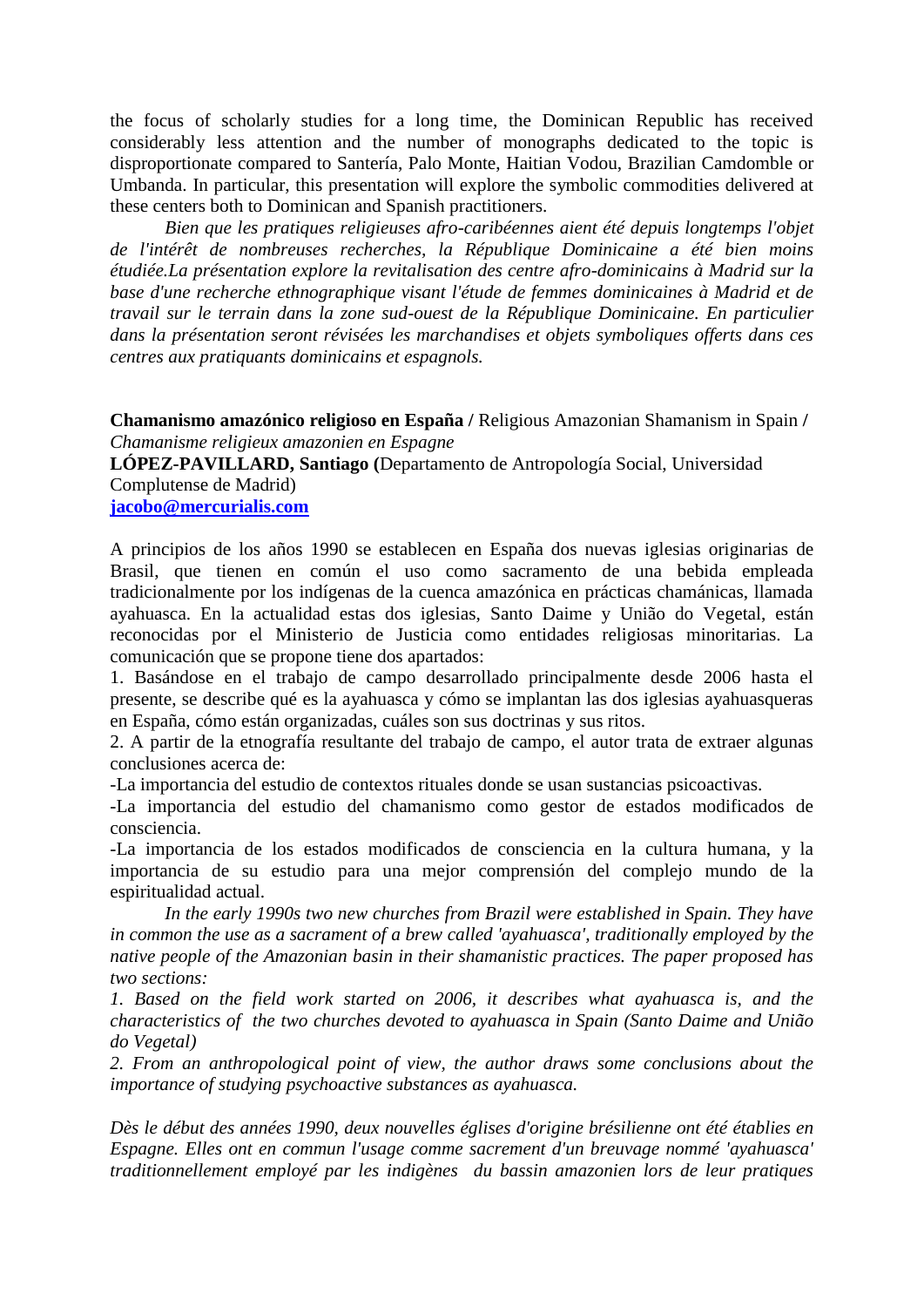*chamaniques.*

*La communication proposée se divise en deux sections:*

*1. Partant d'une recherche ethnographique commencée en 2006 et encore en processus de developemement, le travail décrit ce qu'est l'ayahuasca ainsi que les caractéristiques des deux églises que se sont dévouées à l'ayahuasca en Espagne (Santo Daime et União do Vegetal).*

*2. Du point de vue anthropologique, l'auteur propose quelques conclusions par rapport à l'importance de l'étude des substances psychactives, dont l'ayahuasca*.

**Evangelical churches of Latin American and sub-Sahara origin in the Canary Islands: relation with the process of integration of the immigrants /** *Églises évangéliques d'origine latino-américaine et de l'Afrique sub-saharienne dans les Îles Canaries : relation avec le processus d'intégration des immigrés*

**RODRÍGUEZ, Roberto** (Grupo de Investigación RELICAN, University of La Laguna) **[rcrgon@ull.es](../../Local%20Settings/Temporary%20Internet%20Files/Content.IE5/WJ1ONPFU/rcrgon@ull.es)**

During the last decade, the presence of immigrants of Latin American and sub-Sahara origin in the Canary Islands has increased significantly, becoming obvious in different areas, also in that one of the beliefs.

The establishment of evangelical churches in the Canary Islands whose origin is placed in Latin America or Africa has provoked that the members of these churches also come from these continents. The main reason for these places is to have become sites of encounter for the people born in Latin American and African countries where the social networks and the links of solidarity between compatriots are amplified thanks to their belonging to the church.

On the other hand, African and the Latin Americans that have decided to enter a church formed by Spaniards, have established social networks which facilitate them the access to the labour market and, generally, to the set of the Canarian society. This fact is not easy to observe in the Latin American and African churches.

*Pendant la dernière décennie, la présence d'immigrés d'origine latino-américaine et de l'Afrique sub-saharienne dans les Îles Canaries a augmenté sensiblement, cette présence se visibilise d'une façon particulière dans le domaine des croyances par un double choix. D'un côté l'établissement d'églises évangéliques dans les Îles Canaries dont l'origine se situe en Amérique latine ou en Afrique croît et sont devenus des lieux de rencontre pour les ressortissants des pays latino-américains et africains où les réseaux sociaux et les liens de la solidarité entre les compatriotes s' amplifient. D'autre part, les Africains et les Latinoaméricains qui ont choisi d'entrer dans une église constituée majoritairement par des espagnols ont établi les réseaux sociaux qui facilitent leur accès au marché du travail et, généralement, à l'ensemble des réseaux sociaux de la société canarienne.*

**Gurus and Transnational Networks: Canarian Hinduism as an Atlantic link // Gourous et réseaus transnationaux: l'hindouisme canarien comme lien atlantique VERONA, Néstor** (Grupo de Investigación RELICAN, University of La Laguna) **[nverona@ull.es](../../Local%20Settings/Temporary%20Internet%20Files/Content.IE5/WJ1ONPFU/nverona@ull.es)**

The concept Diaspora, compared to the links between locality and homeland, offered the chance to research the transnational network established by the several Hinduist groups in that, and the different guru's roles in this matter. The present paper tries to analyse the relationship between religion in Diaspora and the transnational Hindu network, and to place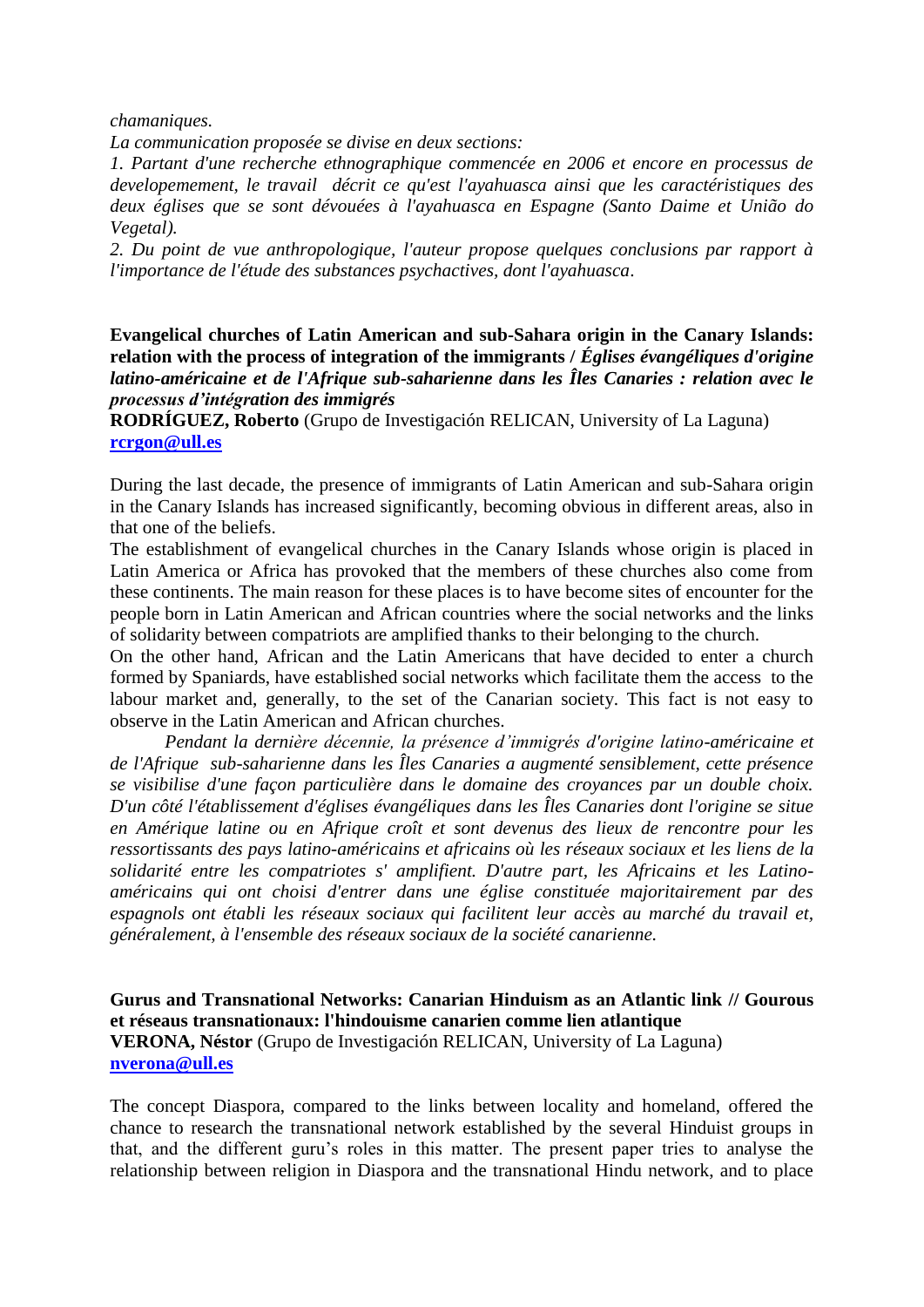the Canary Islands as a nexus in that multisituated community. The analytical value of researching the lateral relationship of individual communities in a local context could be strengthened by focusing on the spatial connection characteristic to Diasporas but often neglected: the identity construction in diasporic Hinduism. Using my field-research on the Hinduism in the Canary Islands (a community agglutinating almost the half of the followers of Hinduism in Spain) to point out an approach of that issue, I will set out how Diaspora as a whole as well as India as the mythic land of origin are given sense locally.

*Analyse de l'importance que les maîtres spirituels ont dans une communauté diasporique hindouiste comme est celle de l'Archipel Canarien (qui agglutine a la moitié des hindouistes d'Espagne). Ils resignifient les relations symboliques entre l'Inde comme patrie originaire et les Canaries comme patrie d'adoption, et permettent d'introduire une analyse des relations entre religion diasporique et les réseaux transnationaux hindous qui montrent*  les Canaries comme une communauté multisituée. Le point de départ est le travail de champ *su les communautés hindoues canariennes basé sur des entrevues en profondeur.*

**Dinámicas de casta dentro de la comunidad ravidasi sikh de Barcelona / Dynamics of caste within the Ravidasi Sikh community of Barcelona //** *Dynamiques de caste à l´intérieur de la communauté ravidasisSikh de Barcelone*

**LUM, Kathryn Dominique (**European University Institute, Florence, Italy - Instituto Universitario Europeo, Firenze, Italia) **[kathryn.lum@eui.eu](mailto:kathryn.lum@eui.eu)**

La presente comunicación versa sobre el fenómeno denominado "the casted mind" (mentalidad de castas) dentro de la comunidad punjabí sikh en Barcelona, España. A partir del trabajo de campo antropológico y una serie de entrevistas realizadas a miembros de la comunidad sikh de "casta inferior", analizo la perdurabilidad de un sistema de pensamiento y comportamiento social en el nuevo contexto migratorio de España. Éste, lejos de perder importancia en una cultura radicalmente diferente, cobra nuevas fuerzas y marca a la comunidad punjabí sikh. Realizo una descripción de la trayectoria e historia de la comunidad Ravidasi en el Punjab y en Barcelona, así como de su inserción social y laboral en Cataluña, centrándome en su lugar de culto, el *gurudwara* (templo Sikh). A continuación discuto cómo los miembros tanto de la primera como de la segunda generación construyen su identidad de casta y encaran los prejuicios y estereotipos que existen sobre su comunidad "intocable". Finalmente, trato las tensiones y debates que se ciernen sobre la identidad religiosa Ravidasi y que dividen a la comunidad, donde considero el rol de una facción minoritaria que reivindica una identidad completamente autónoma para los Ravidasis. Dicha facción se opone, además, a la mayoría menos militante que parece satisfecha de permanecer dentro del sikhismo, conservando no obstante una identidad única dentro del ámbito sikh.

*My presentation will discuss the results of anthropological fieldwork and in-depth interviews carried out in Barcelona among the 'low-caste' Ravidasi Sikh community. The Punjabi Sikh community in Spain represents a new migratory phenomenon, having migrated to Spain from the Punjab and settled principally in Barcelona from the early 1980's onwards. I will discuss the continued relevance of casteism among Punjabis in the Spanish context, which far from dying out in the host country, takes on new forms and continues to divide and mark the Punjabi Sikh community. I will sketch the history and trajectory of the Ravidasis in Barcelona, focusing in particular on their place of worship (gurudwara). Key themes will include how second generation low-caste youth negotiate their caste identity, and the debates regarding their highly contested religious identity as well as their place and role within*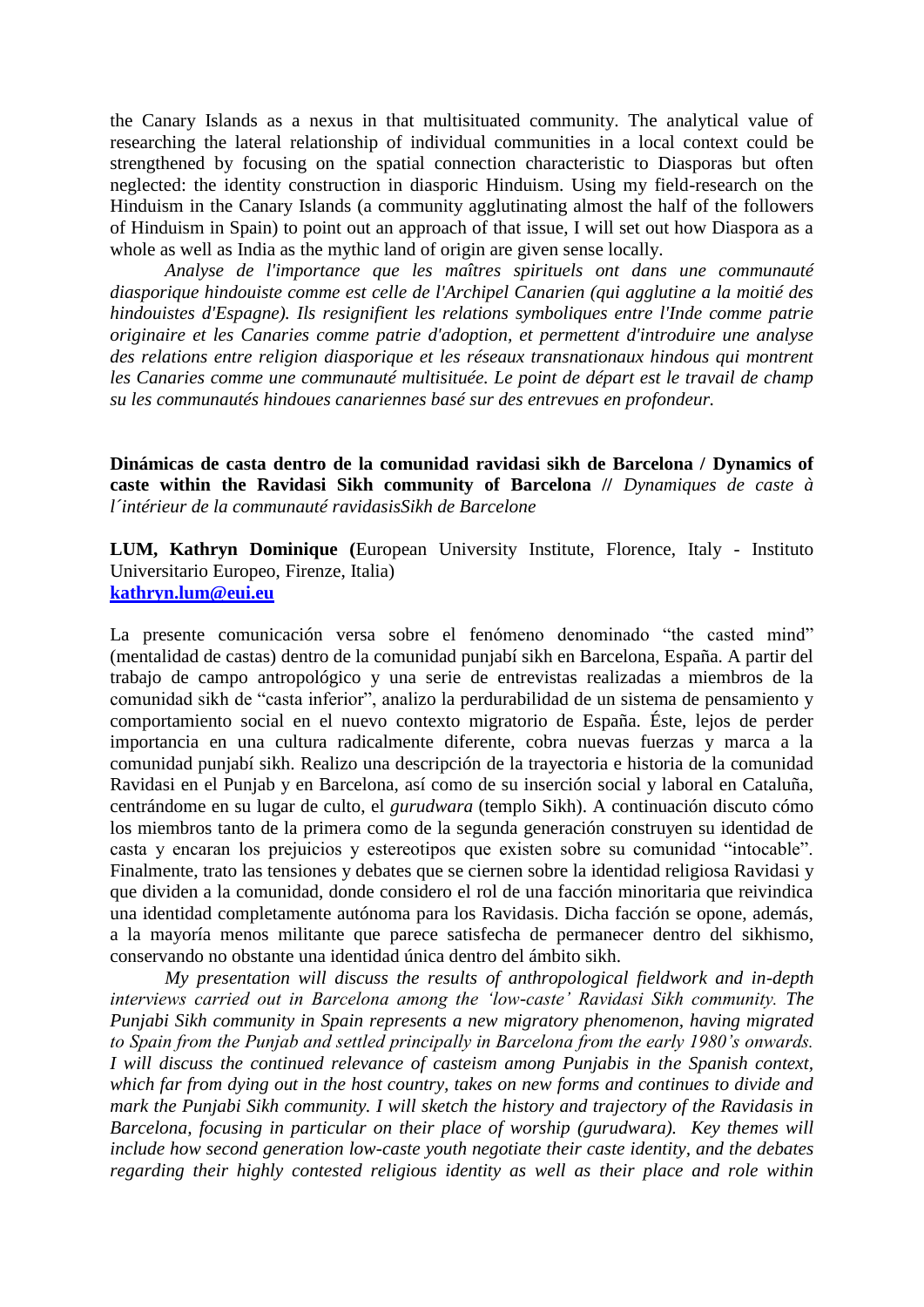*Sikhism. Discussion sur les résultats du travail de champ consistant dans des entrevues en profondeur parmi des membres de caste inférieure de la communauté sikh ravidasi de Barcelone, Espagne. Le concept de caste (dans la ligne de l'étude de la mentalité de caste "casted mind") et ses reconfigurations dans une communauté de migrants est la base de l'étude.*

**The construction of the notion of religious minorities in Spain: the case study of Buddhism //** *La construction de la notion de minorité religieuse en Espagne: le cas d'étude du bouddhisme* **DÍEZ DE VELASCO, Francisco** (Grupo de Investigación RELICAN, University of La Laguna)

**[fradive@ull.es](../../Local%20Settings/Temporary%20Internet%20Files/Content.IE5/WJ1ONPFU/nverona@ull.es)**

The paper intends to propose the example of the Buddhism as a guide in the study of the complexities of the construction of the juridical (and scholarly) concept of religious minorities in Spain (in opposition to majority). The configuration of a multicultural and multi-religious context of coexistence in Spain is recent (the bases are posed in the Constitution of 1978). In the transformation from a system based in the establishment of a national-official religion to a multireligious one (a process under construction), the concept of religious minority (or "minoritary" confession) was a tool used in connection with others (particularly the notion of "notorio arraigo") to define the position of religions in the Spanish religious field. Buddhism is the first religion not related to the Abrahamic heritage in Spain to be recognized as "de notorio arraigo", and seems to be an interesting point of starting in a reflection focused on the social legitimisation, visibilization and stigmatization of religious difference in Spain. The paper in an application to Spain as a whole of the results of a research project developed under my direction titled "Multireligiosidad en Canarias" (Multireligiosity in the Canary Islands) financed by the "Fundación Pluralismo y Convivencia" (Pluralism and Coexistence) of the Spanish Justice Department (Madrid).

*Le travail propose l'exemple du bouddhisme comme guide dans l'étude des complexités de la construction du concept juridique (et scientifique) de minorités religieuses en Espagne (en opposition a majorités). Le bouddhisme est la première religion non abrahamique qui a été reconnue de "notorio arraigo" en Espagne et peut servir de point de partie dans une réflexion centrée sur les concepts de légitimation sociale, visibilisation et stigmatisation de la diversité religieuse en Espagne (un pays à religion officielle jusqu'en 1978 et où la configuration d'un contexte multireligieux de coexistence est en procès de construction). Le travail est une application pour toute l'Espagne des résultats du projet de recherche "Multireligiosidad en Canarias" financé par la "Fundación Pluralismo y Convivencia" du Ministère de Justice espagnol.*

**Budismo y medios de comunicación en España //** *Bouddhisme et moyens massifs de communication en Espagne / Buddhism and mass media in Spain* **ALONSO SEOANE, María Jesús (**Universidad de A Coruña, España) **[Chus.alonso1@gmail.com](mailto:Chus.alonso1@gmail.com)**

Se cuestiona el significado de una reciente moda como el budismo en un país, como España, en el que sus practicantes no superan los cien mil. La investigación aborda el tratamiento de la imagen que la sociedad española puede hacerse sobre el tema a través de la construcción de realidad producida por los medios masivos. Para ello se utiliza la técnica metodológica del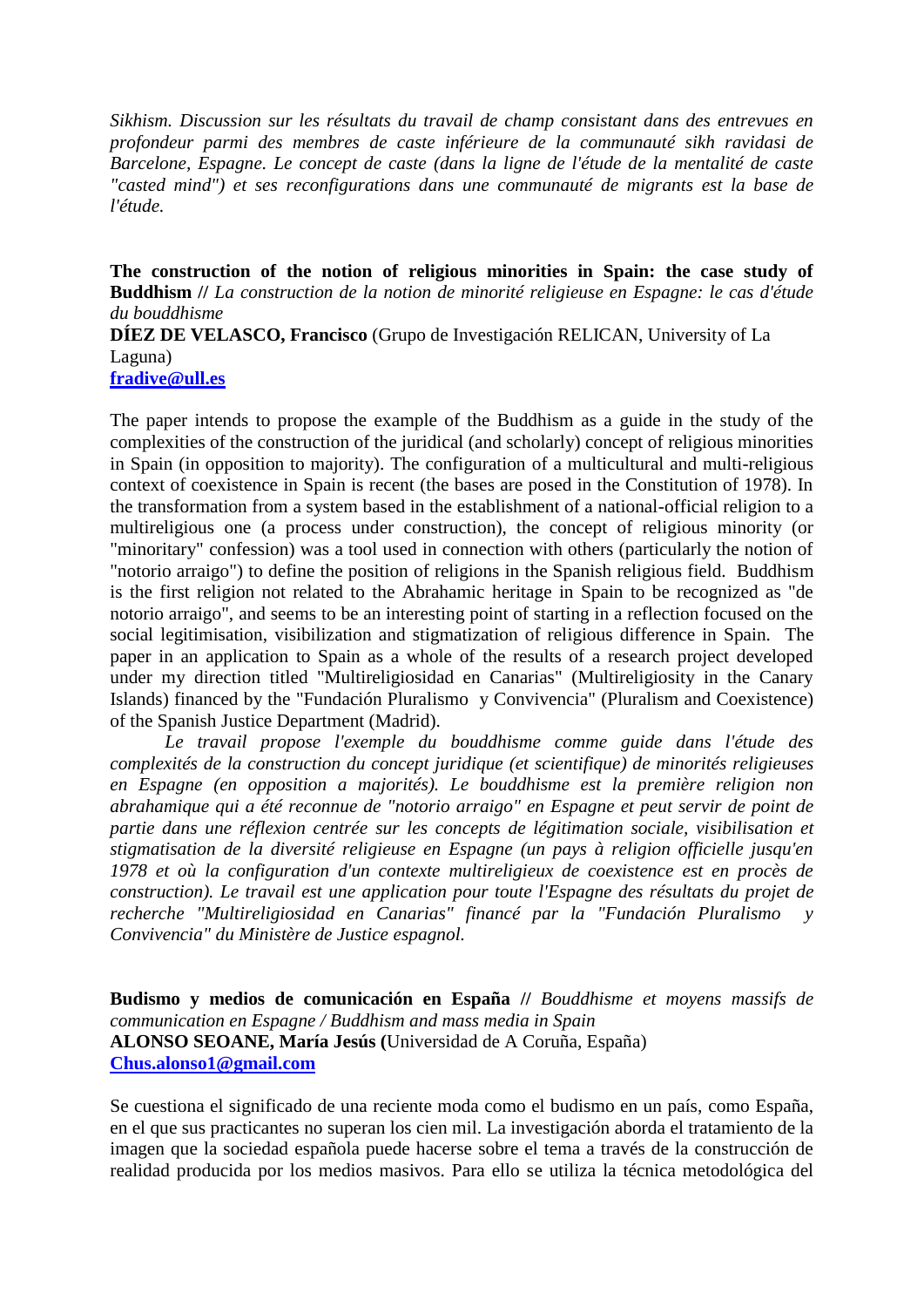imaginario social, que enfoca su atención tanto hacia los discursos visibles y evidentes, como hacia aquellos que quedan relegados en la información. En general, se comprueba que un elevado número de noticias tienen un trasfondo religioso a pesar de existir un discurso centrado en la negación de ese factor como algo explicativo de nuestras sociedades modernas. La cantidad de noticias que esconden ese factor muestra lo contrario. Más que desinterés religioso, existe una búsqueda de nuevas alternativas, entre las cuales se encuentra el budismo. La progresión de espacio ocupado en el caso español evidencia que la sociedad sigue interesada por lo religioso, quizás más que nunca. Por otra parte, la comprobación de la cantidad de imprecisiones aparecidas en los medios españoles en este asunto, muestran que este interés ha tenido muy poca posibilidad de hacerse una imagen del budismo más acorde a sus características, siendo masivamente utilizado para vender.

*La contribution met en question la signification d'une mode religieuse récente, le bouddhisme, dans un pays, l'Espagne, dans lequel ses pratiquants ne dépassent pas les cent mille. La recherche aborde le traitement de l'image que la société espagnole se fait de ce sujet à travers la construction de la réalité produite par les moyens massifs de communication. Dans ce travail sera utilisée la technique méthodologique de l'imaginaire social, qui focalise son attention aussi bien sur les discours visibles et évidents, que sur ceux qui restent relégués dans l'information. On constate qu'un nombre élevé d'informations ont un fond religieux malgré qu'il existe un discours commun, centré sur la négation de ce facteur comme élément d'explicatif, dans nos sociétés modernes. Le nombre d'informations qui traitent ce facteur montre le contraire. Plus qu'une indifférence religieuse, il existe un besoin de nouvelles alternatives, parmi lesquelles se trouve le bouddhisme. La progression de l'espace occupé par ce sujet dans le cas espagnol met en évidence que la société continue à être intéressée par le thème religieux, peut-être plus que jamais. Par ailleurs, la mise en évidence de la quantité d'imprécisions apparues dans les medias en Espagne relative à ce sujet montre que cet intérêt pour le bouddhisme ne s'est pas accompagné d'une image de la religion vraiment en accord avec ses caractéristiques, c'est à dire que le propos a été principalement de nature économique (augmenter les ventes).*

*Analysis of the presence of Buddhism in the mass media in Spain using the methodological technique of the social imaginary having in mind both the visible and the non visible and hidden discourses inside the information. The importance of the numbers of pieces of information dedicated to Buddhism in Spain contrasts with the imprecision and superficiality of them. To those questions is devoted the analysis.*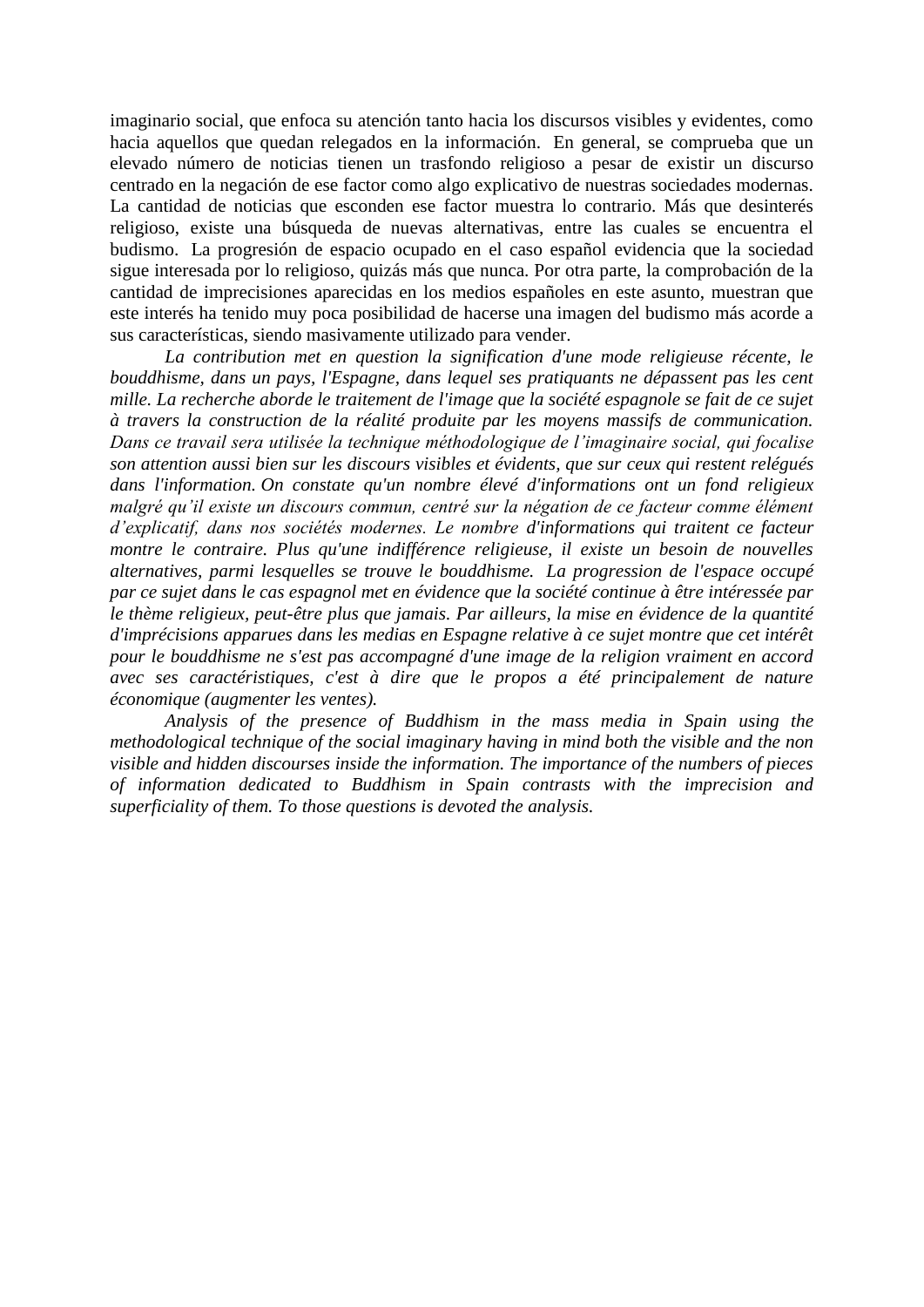

#### **RELIGIOUS MINORITIES IN SPAIN** // *RELIGIONS MINORITAIRES EN ESPAGNE*

78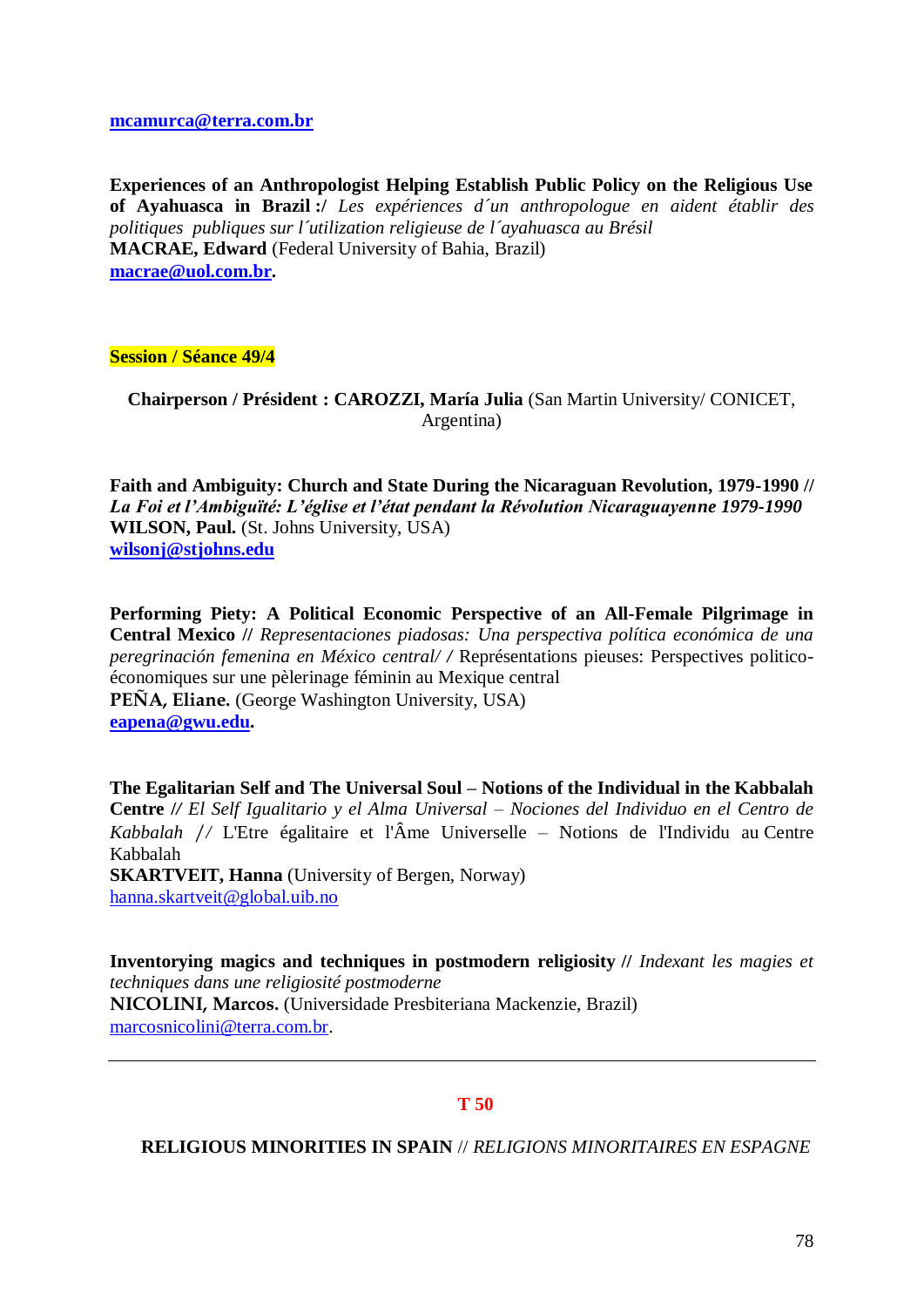## **FRANCISCO DIEZ DE VELASCO**

Universidad de La Laguna. Campus de Guajara, La Laguna, Ìles Canaries, Espagne **fradive@ull.es**

## **Session / Séance 50/1**

**Chairperson / Président : Francisco DÍEZ DE VELASCO** (Universidad de La Laguna)

**A study case, from a minority approach, of the religious diversity in the Basque Country //** *Une étude de cas, basée sur la perspective analytique des minorités, sur la diversité religieuse au Pays Basque*

**URRUTIA, Gorka** and **Eduardo J. RUIZ VIEITEZ (**Pedro Arrupe Human Rights Institute - University of Deusto) **[gurrutia@idh.deusto.es](../../Local%20Settings/Temporary%20Internet%20Files/Content.IE5/WJ1ONPFU/gurrutia@idh.deusto.es)**

**Afro-Dominican Religious Practices in Spain /** *Pratiques religieuses afro-dominicaines en Espagne* **SÁNCHEZ-CARRETERO, Cristina**, (Spanish National Research Council - CSIC) **[cristina.sanchez-carretero@iegps.csic.es](mailto:cristina.sanchez-carretero@iegps.csic.es)**

**Chamanismo amazónico religioso en España /** Religious Amazonian Shamanism in Spain **/**  *Chamanisme religieux amazonien en Espagne* **LÓPEZ-PAVILLARD, Santiago (**Departamento de Antropología Social, Universidad Complutense de Madrid) **[jacobo@mercurialis.com](../../Local%20Settings/Temporary%20Internet%20Files/Content.IE5/WJ1ONPFU/jacobo@mercurialis.com)**

### **Session / Séance 50/2**

# **Chairperson / Président : Francisco DIEZ DE VELASCO**

**Evangelical churches of Latin American and sub-Sahara origin in the Canary Islands: relation with the process of integration of the immigrants //** *Églises évangéliques d'origine latino-américaine et de l'Afrique sub-saharienne dans les Îles Canaries : relation avec le processus d'intégration des immigrés*

**RODRÍGUEZ, Roberto** (Grupo de Investigación RELICAN, University of La Laguna) **[rcrgon@ull.es](../../Local%20Settings/Temporary%20Internet%20Files/Content.IE5/WJ1ONPFU/rcrgon@ull.es)**

**The Spanish Budshishiyya, a Plural Map of Islamic Religiosities within a Global Sufi Movement Today //** *La Budshishiyya espagnole, une carte plurale des religiosités islamiques au sein d'un mouvement mondial soufi actuel*

**DOMINGUEZ DIAZ, Marta (**PhD Candidate European Islam, School of Oriental and African Studies, University of London) **[md46@soas.ac.uk](../../Local%20Settings/Temporary%20Internet%20Files/Content.IE5/WJ1ONPFU/md46@soas.ac.uk)**